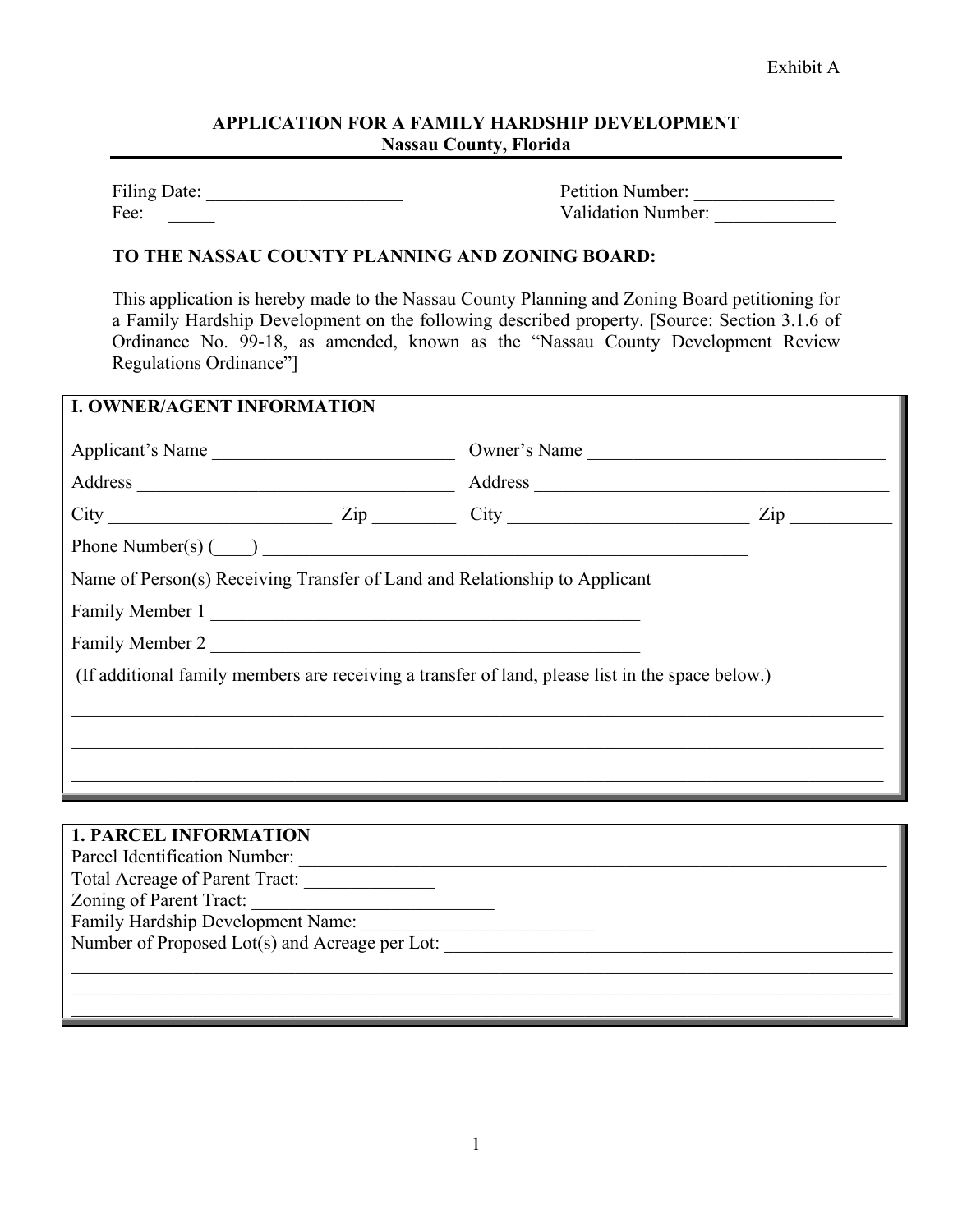Current Use (Actual) and Improvements on the Property: (i.e. Single family home, well, septic, pole barn, etc.…)

\_\_\_\_\_\_\_\_\_\_\_\_\_\_\_\_\_\_\_\_\_\_\_\_\_\_\_\_\_\_\_\_\_\_\_\_\_\_\_\_\_\_\_\_\_\_\_\_\_\_\_\_\_\_\_\_\_\_\_\_\_\_\_\_\_\_\_\_\_\_\_\_\_\_\_\_\_\_

 $\_$  , and the set of the set of the set of the set of the set of the set of the set of the set of the set of the set of the set of the set of the set of the set of the set of the set of the set of the set of the set of th

\_\_\_\_\_\_\_\_\_\_\_\_\_\_\_\_\_\_\_\_\_\_\_\_\_\_\_\_\_\_\_\_\_\_\_\_\_\_\_\_\_\_\_\_\_\_\_\_\_\_\_\_\_\_\_\_\_\_\_\_\_\_\_\_\_\_\_\_\_\_\_\_\_\_\_\_\_\_

Directions to the Property: (Please start from a State or County Road)

Basis for the Hardship (pursuant to Section 3.1.6 of Ordinance No. 99-18, as amended):

**2. TO BE SUPPLIED AT THE TIME OF SUBMISSION**: Attach the items in the order listed below. **The application will not be processed without these items**. Any information changes must be submitted, in writing, to the Department of Planning and Economic Opportunity and received one week prior to the Planning and Zoning Board meeting on which the item shall appear.

 $\_$  , and the set of the set of the set of the set of the set of the set of the set of the set of the set of the set of the set of the set of the set of the set of the set of the set of the set of the set of the set of th

\*\*\* Upon completion of the above application, **please submit the original and 3 copies** to the County for processing.

## **Property Description:**

| $\Box$ | <b>Property Deed:</b>      | The most recent one pertaining to the proposed<br>property; obtained from the Clerk of Court's office.                                                                                                                                                                          |
|--------|----------------------------|---------------------------------------------------------------------------------------------------------------------------------------------------------------------------------------------------------------------------------------------------------------------------------|
| $\Box$ | Deed                       | Copy of the proposed Deed to the Family Member<br>which conforms to Section $3.1.6(a)(iii)$ , Ordinance<br>No. 99-18, as amended                                                                                                                                                |
| $\Box$ | <b>Detailed Site Plan:</b> | See Section 3 of this application for required<br>information to be shown on the site plan.                                                                                                                                                                                     |
| Maps:  |                            |                                                                                                                                                                                                                                                                                 |
| $\Box$ | Map:                       | Submit map indicating the proposed family<br>development. The map shall be drawn to scale<br>and indicate the access to be provided and any<br>improvements, identify the roads and the<br>recipient of each tract. See section 3 for more<br>information for the requirements. |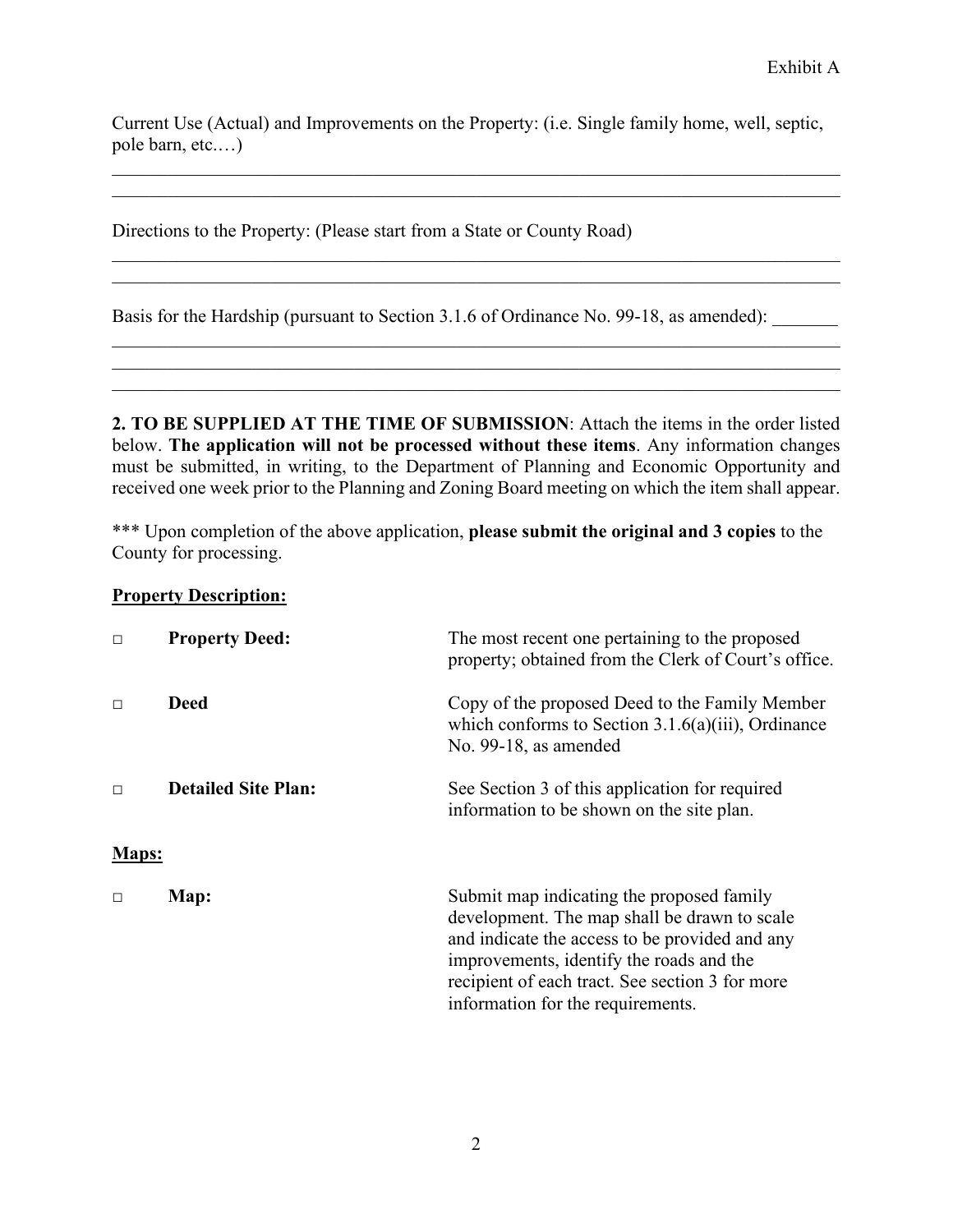# **Covenants:**

| $\Box$ | <b>Covenants:</b>      | Submit covenants pursuant to Section $3.1.6(a)(vi)$ ,<br>Ordinance No. 99-18, as amended.                                                                                                           |
|--------|------------------------|-----------------------------------------------------------------------------------------------------------------------------------------------------------------------------------------------------|
|        | Documentation:         |                                                                                                                                                                                                     |
| $\Box$ | <b>Identification:</b> | List, on a separate document, to be attached,<br>each recipient of each tract, include relationship.                                                                                                |
| $\Box$ | Affidavit:             | An executed Family Member Affidavit must be<br>included in the documentation for each family<br>member receiving a transfer of land, attached<br>hereto.                                            |
| $\Box$ | Narrative:             | Provide a letter for this application which<br>documents in writing why the requested Family<br>Hardship Development is needed and what special<br>conditions exist that justifies the Development. |

**3. Site Plan:** Property owner/agent shall submit a site plan of the proposed Family Hardship Development to be reviewed by the Planning and Zoning Board. The site showing the relationship of the proposed use to the parcel on which it is located. Where a site plan approval is required the following shall be required:

# **1) Position all criteria on the site plan.**

- A. Dimensions of the entire property and the size of the parcel for which a Family Hardship Development is requested, in square feet. Include the approximate division for the transfer of land for the Family Hardship Development.
- B. Name of road fronting property.
- C. Proposed sixty-foot access/utility easement to provide access to all proposed and existing parcels.
- D. All existing structures, and the distance from such structures to:
	- 1) The property line.
	- 2) The setback lines required for that zoning district.
- **4.** The applicant states, under oath, that she/he has read and understands the instructions and submission requirements stated in this application.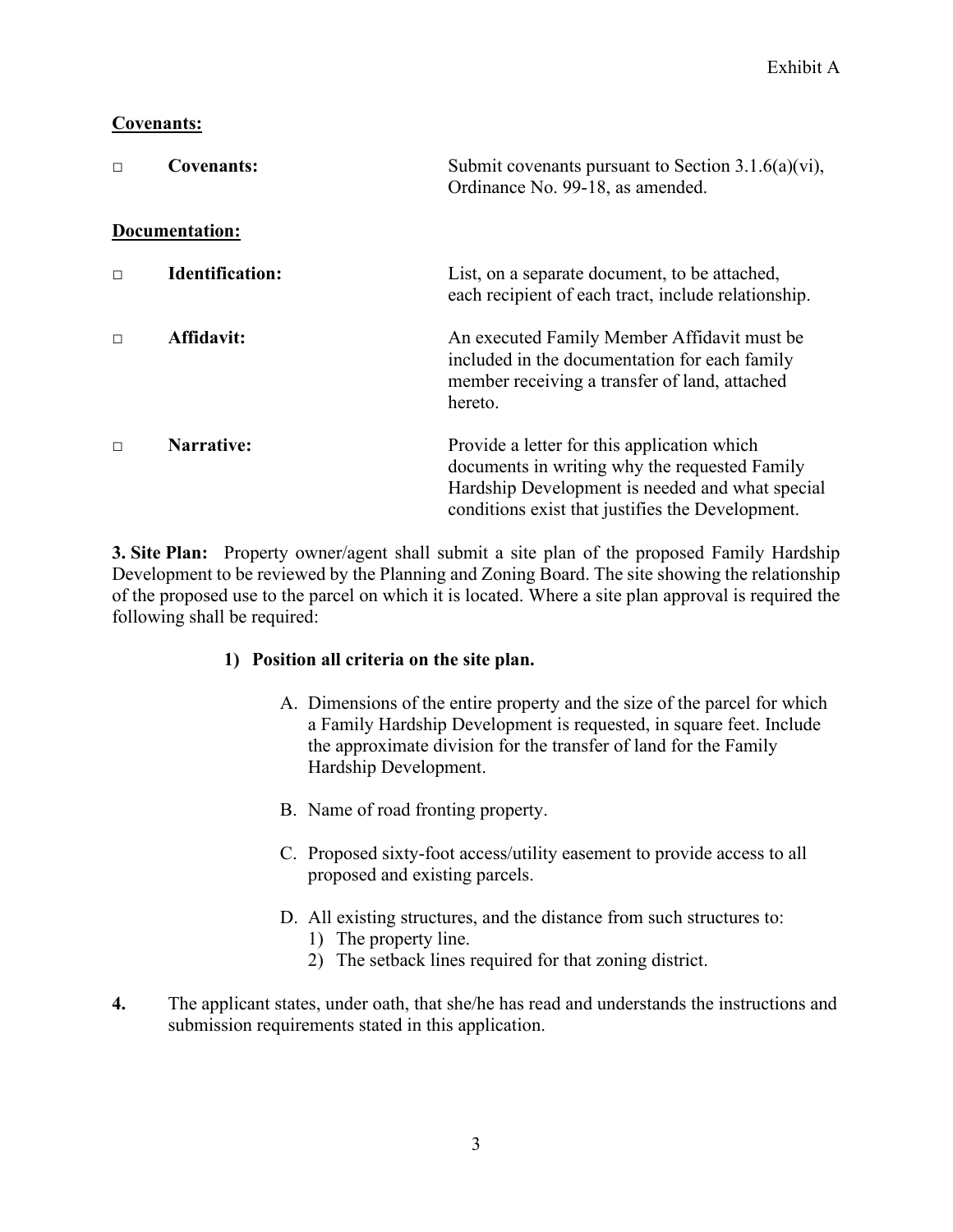I hereby state, under oath, that the information contained in this application and its supplements are true and correct, and that I am the legal owner or authorized agent of the above described property.

Applicant/Owner(s) Signature **Date** Date

# **5. APPLICANT INSTRUCTIONS:**

- a. An application for a Hardship Family Development must be accompanied by a fee of \$422. Please note, application fee may be subject to change. **The filing fee will not be collected and the application will not be processed for a Public Hearing until staff has reviewed the application and found it complete.**
- b. All required documentation and submission material is required to accompany the application at the time the request is submitted. Applications are screened for completeness. Depending on the proposed use, additional information may be required. Failure to provide all information and submission material required shall delay the public review of the application until such time as all materials are received.
- c. The Family Hardship Development applications must be submitted to the Department of Planning and Economic Opportunity (DPEO) for review. Within twenty-one (21) days, the applicant will be provided comments from staff, the applicant may then choose to resubmit to the DPEO, or request to be placed on the Planning and Zoning Board agenda for consideration. This request must be made in writing at least thirty (30) days prior to the Planning and Zoning Board meeting.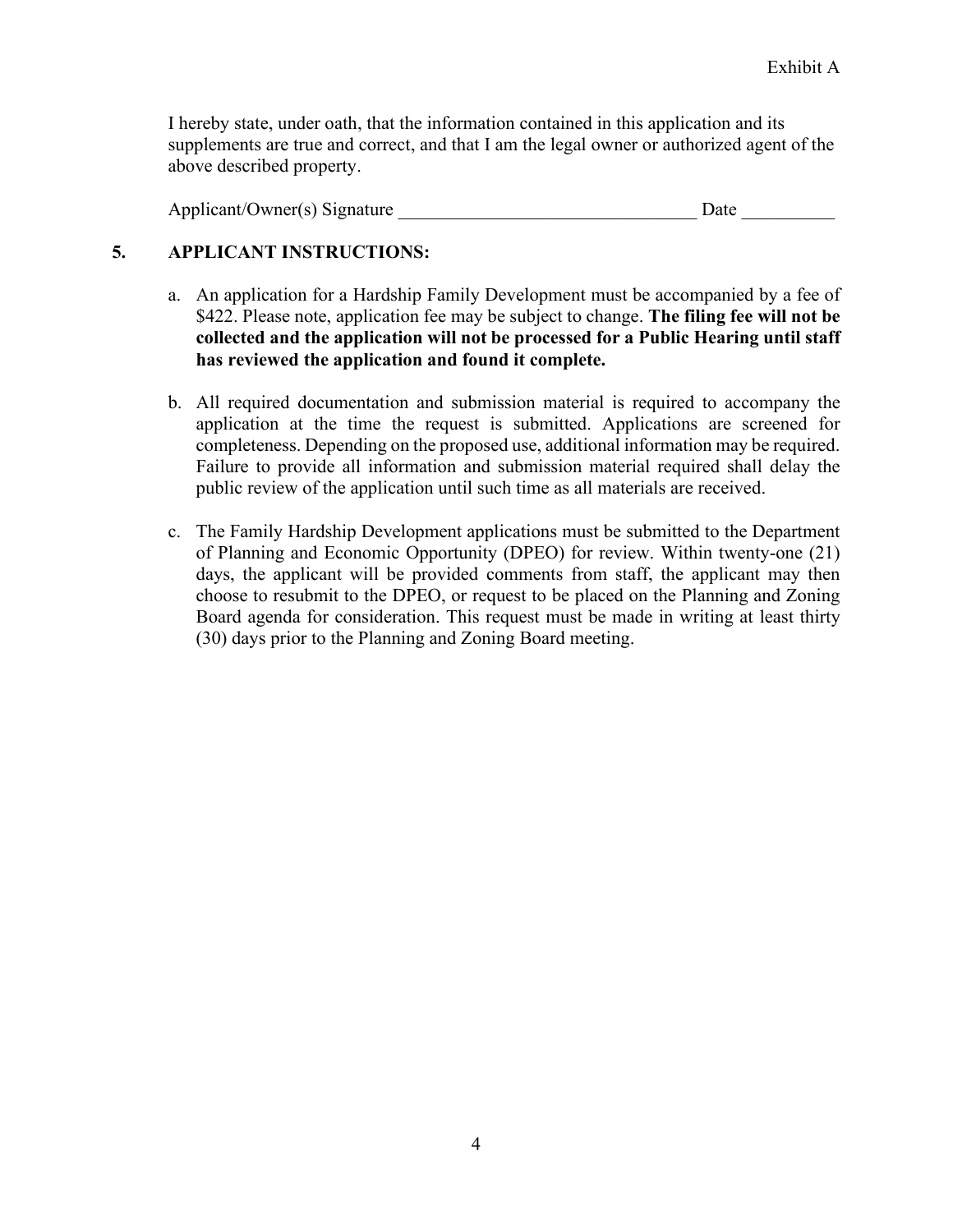| Planning and Zoning Section Approval<br>Date: |  |
|-----------------------------------------------|--|
| Parcel/Strap#                                 |  |

Approved by:

# **INDIVIDUAL FAMILY MEMBER AFFIDAVIT FOR A FAMILY HARDSHIP DEVELOPMENT**

|                                    | certify that I am the proposed owner of the following property |
|------------------------------------|----------------------------------------------------------------|
| located in Nassau County, Florida: |                                                                |
| Parcel ID Number                   |                                                                |
| Acreage:                           |                                                                |
|                                    |                                                                |

I further certify that the proposed location is to become my primary residence and that I understand the allowance of this additional unit is within Section 3.1.6 of Ordinance No. 99-18, as amended, and is based on certain requirements and limitations: (1) occupancy limited to the primary residence of name above, (2) I must meet all land development regulations for permitting, (3) no building permit may be issued on the parcel except to myself, the family member receiving the transfer of land. **It is my responsibility to disclose the above stated limitations to any future owners of the property.**

This form is also to certify that I contained a general containing am an immediate family member: (circle one) parent, step-parent, adopted parent, spouse, brother, sister, child, step-child, grandchild, of the certified property owner of aforementioned property located in Nassau County.

\_\_\_\_\_\_\_\_\_\_\_\_\_\_\_\_\_\_\_\_\_\_\_\_\_\_\_\_\_\_\_\_\_\_\_\_\_\_\_\_\_\_\_\_\_\_\_\_\_\_\_\_\_\_\_\_\_\_\_\_\_\_\_\_\_\_\_\_\_\_\_\_\_\_\_\_\_\_\_\_\_\_\_\_\_\_\_\_\_ Signature of qualifying immediate family member Print Name

\_\_\_\_\_\_\_\_\_\_\_\_\_\_\_\_\_\_\_\_\_\_\_\_\_\_\_\_\_\_\_\_\_\_\_\_\_\_\_\_\_\_\_\_\_\_\_\_\_\_\_\_\_\_\_\_\_\_\_\_\_\_\_\_\_\_\_\_\_\_\_\_\_\_\_\_\_\_\_\_\_\_\_\_\_\_\_\_\_ Signature of the Property Owner Print Name (This form must be notarized)

The applicant states, under oath, that she/he has read and understands the instructions and submission requirements stated in the application attached as Exhibit A.

I hereby state, under oath, that the information contained in this application and its supplements are true and correct, and that I am the legal owner or authorized agent of the above described property.

| Applicant/Owner(s) Signature                                                    | Date |
|---------------------------------------------------------------------------------|------|
| State of Florida, County of Nassau signed and sworn before me on this<br>day of |      |
| Bv                                                                              |      |
| Identification verified:                                                        |      |
| Notary Signature:                                                               |      |
| My commission expires:                                                          |      |

Note: For purposes of this provision, "immediate family members" shall mean the Owner's (a) parents, step-parents, adopted parents; (b) spouse; (c) brothers or sisters; (d) children, step-children, adopted children, or grandchildren; and/or (e) the parents, step-parents, adopted parent, siblings, and children, step-children, adopted children, or grandchildren of the Owner's spouse. I further certify that the owners will occupy the above property or legal portion thereof as their primary residence as shown on the attached site plan.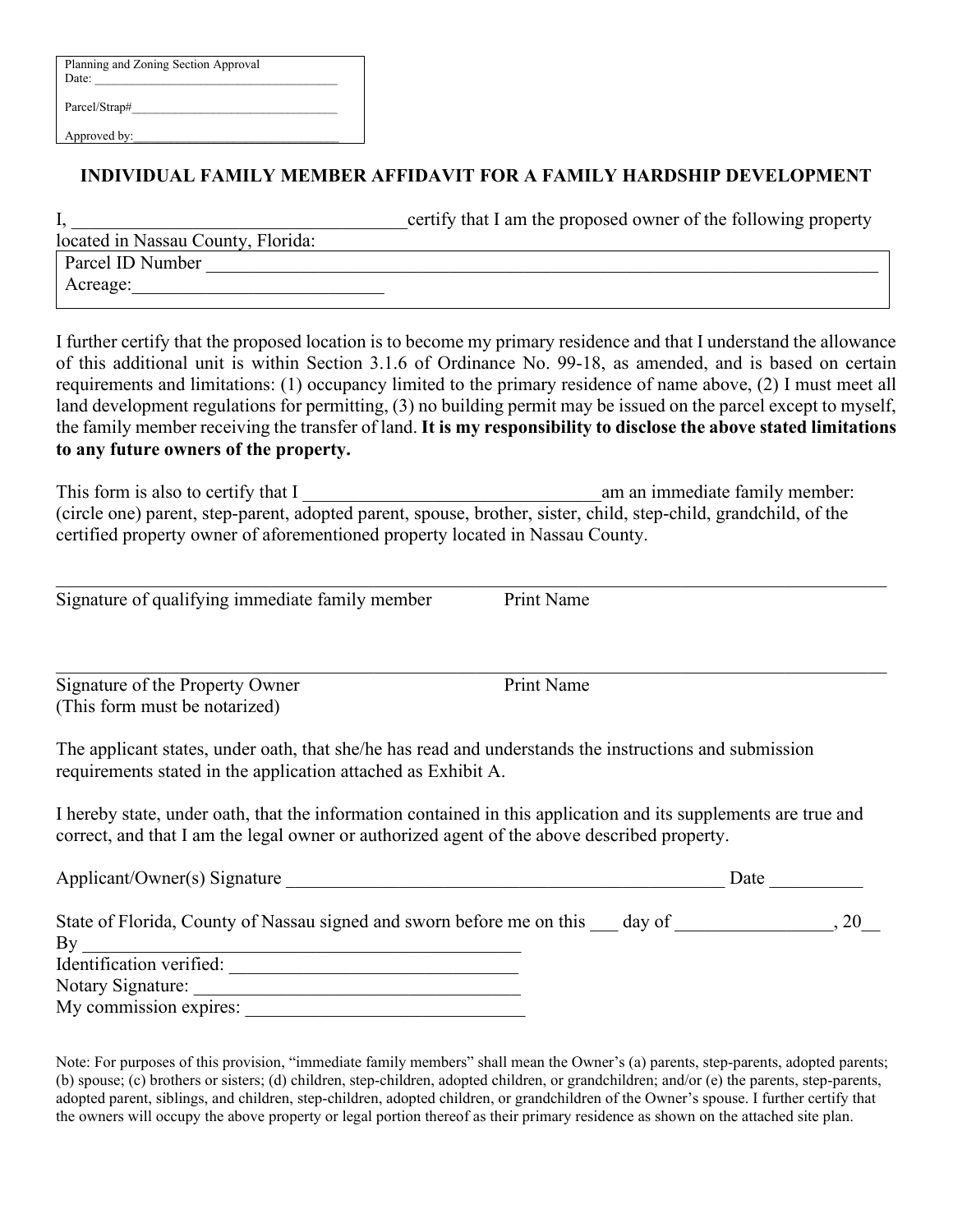### **HOLD HARMLESS INDEMNIFICATION AGREEMENT**

The undersigned, in consideration of the payment of \$1.00 and other good and valuable consideration, the adequacy and receipt of which is hereby acknowledged, hereby executes in favor of Nassau County, Florida, its officers, employees, and agents, this Hold Harmless Indemnification Agreement.

#### WITNESSETH:

WHEREAS, the undersigned owns property that is within a Family Hardship Development approved on  $\Box$ ; and

WHEREAS, the undersigned is seeking and has applied for a Family Hardship Development and more particularly described on the attached Exhibit "A"; and

WHEREAS, Owner's property abuts a private sixty foot (60<sup>o</sup>) easement; and

WHEREAS, pursuant to Section 3.1.6 of Ordinance No.99-18, as amended, each landowner within a Family Hardship Development must execute a Hold Harmless Indemnification Agreement with the County acknowledging certain conditions related thereto.

NOW, THEREFORE, the undersigned agrees as follows:

- 1. I/we, (print name)  $\blacksquare$ property described in Exhibit "A" and I understand the property is part of a Family Hardship Development as set forth in Section 3.1.6 of Ordinance No. 99-18, as amended.
- 2. I/we, understand that the access road is private and was not constructed by the County and is not a County maintained road and will not be a County maintained road. Access to my/our parcel is strictly a private legal matter between me and the party that conveyed the lot or parcel and Nassau County will not assert any opinion as to the legal validity, usability or access to said parcel.
- 3. I/we understand and agree that the access road to my parcel must be maintained by myself and the other property owners within the Family Hardship Development.
- 4. I/we hereby agree that I/we shall indemnify, defend and hold harmless Nassau County, Florida, its officers, employees and agents in both their official and individual capacity, from any and all liability, claims, legal causes of action, losses, damages, expense including attorney's fees and litigation costs, resulting from or arising out of the lack of access for emergency services, police protection or other public services to said parcel, including delivery vehicles, trash pick-up or similar vehicles.
- 5. I/we further understand and agree that Nassau County or any employee, agent, department head, official (elected or appointed) has not represented nor can guarantee that emergency service vehicles, delivery vehicles, postal vehicles, trash vehicles, school buses, etc. can access the sixty foot (60') access road to my property.